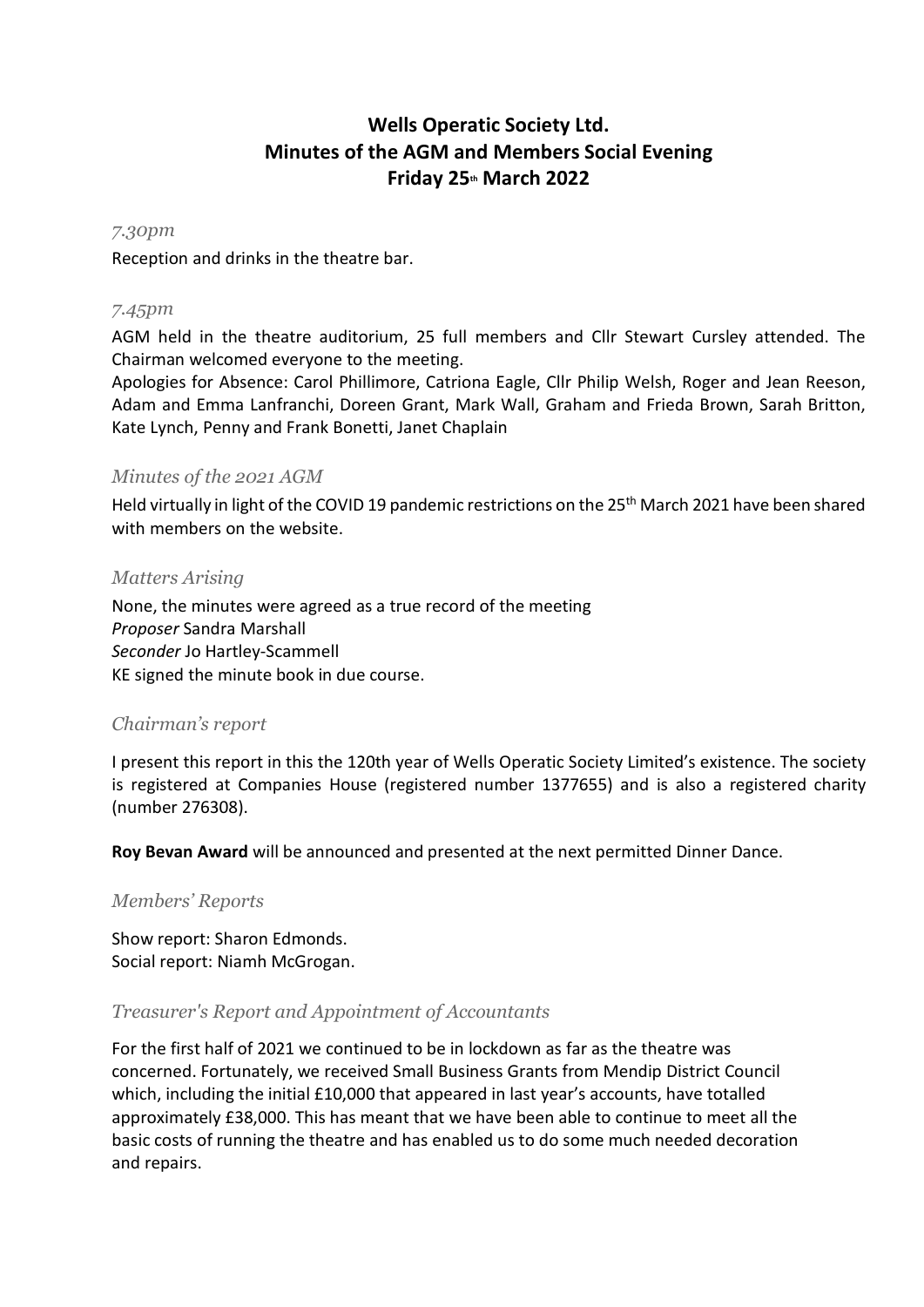By the middle of the year, we were able to reopen the theatre and rehearsals were resumed for Quartet which had been cancelled in 2020. It took place in September, we were pleasantly surprised at the number of people who were willing to come and see it even though mandatory mask wearing had just been reintroduced owing to rising cases of Covid. We took £2700 in ticket sales and the show overall made a profit of nearly £1000. In December we put on a very successful production of Cinderella, selling every ticket for all 8 performances. Ticket sales amounted to almost £17,000 and with very low production costs this gave us a profit of around £14,750.

The bar reopened as soon as covid legislation allowed and subscriptions were reinstated in September. Room hire has also been possible in the latter part of the year. Taking everything into account our total income for the year was £54,504. Expenditure was £38,569, of which £15,000 was spent on repairs and maintenance. Our net income for was therefore £15,935. At the beginning of 2022 we had just over £50,000 in the bank and another £41,500 in our COIF Deposit account. Full details of the accounts are on the homepage of the website and

members are encouraged to read them.

Recommend that Webb & Co remain as our accountants and business advisers. *Proposer* Sandra Marshall *Seconder* Sharon Edmonds

I commend the accounts to the meeting and propose that they be adopted. *Proposer* Jo Hartley-Scammell *Seconder* Vicky Orman

## *President's address*

The deputy mayor apologies for the mayor's absence as there was a conflict in scheduling. He commented on the website and how fantastic it is that the society has been running for so long and is still going strong. He commented on the contribution of the theatre to the community of Wells and the links between members and the other contributions to the community. He wished the society well and is looking forward to seeing future productions.

## *Election of officers and Committee*

There has been one nomination for each of the following posts on the committee:

| Chairman                 | Ken Edmonds           |
|--------------------------|-----------------------|
| Vice-Chairman            | Emma Lanfranchi       |
| Secretary                | Niamh McGrogan        |
| Treasurer                | <b>Pauline Perrin</b> |
| <b>Publicity Officer</b> | Adam Lanfranchi       |
| <b>Patrons Secretary</b> | Liz Carey             |